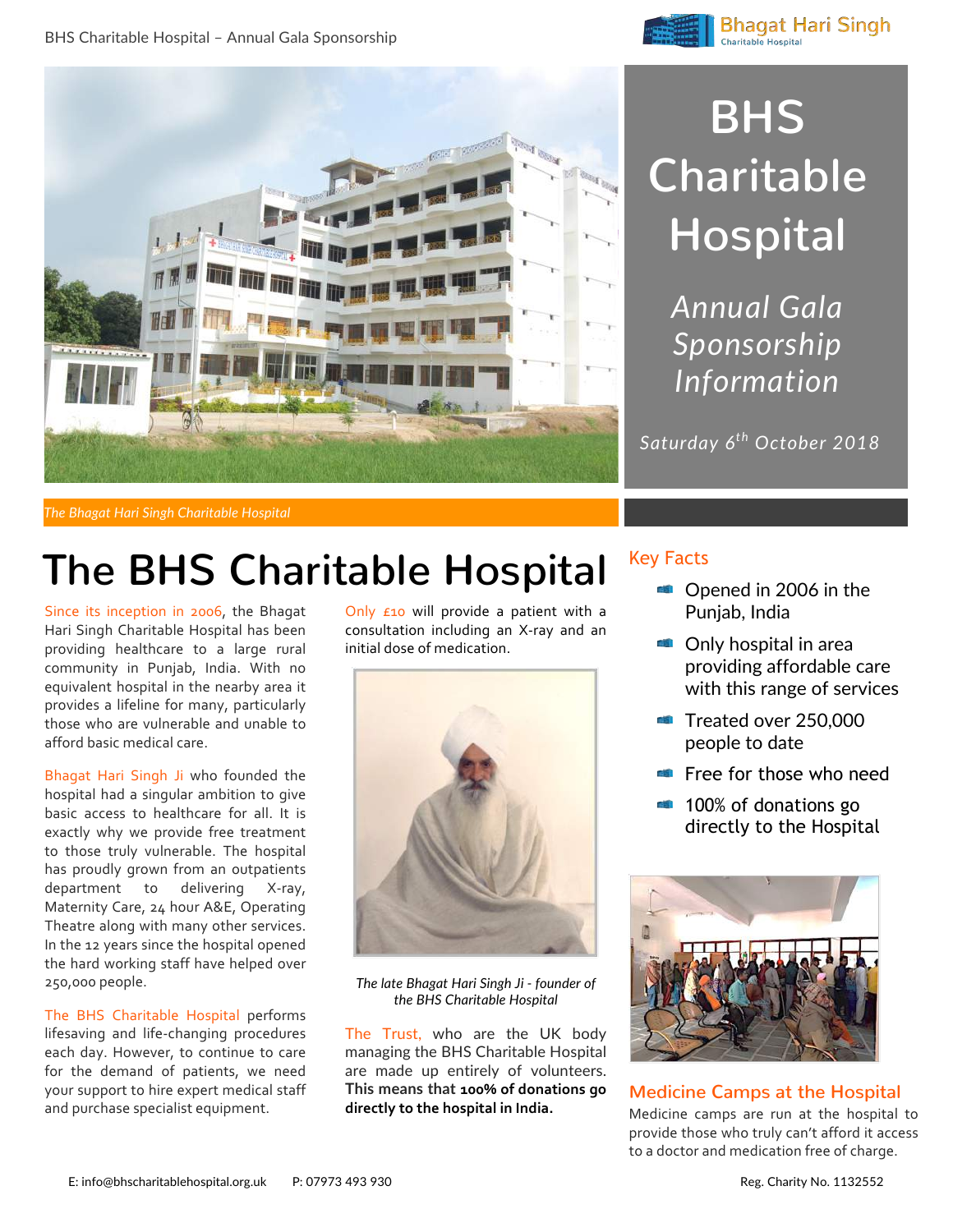### **The BHS Charitable Hospital 2018 Annual Gala**

*The BHS Charitable Hospital 2017 Annual Gala was a huge success.*

The Annual Gala is our flag-ship fundraising event held at the Crown Conference Centre, Ruislip. The Gala is an evening of entertainment and dancing bringing together people from all backgrounds to celebrate and support the BHS Charitable Hospital. Hosted by Bob 'Bee' Bajwa featuring street magician Saavan with the Fusion Dancers getting the party started at the Annual Gala this October 2018.

After the success of the 2017 Gala we are going big this year with 400 attendees expected and a total fundraising target of £15,000. Join us in reaching this target by taking out one of our sponsorship packages ranging from £500 to £2,000. We are looking for select businesses to support the BHS Charitable Hospital who share our vision of healthcare for all and support the principle of Dasvandh.

With a bigger and better Gala event this year, it will be the perfect opportunity to expose your business to our discerning guests with coverage in the programme on the night, endorsement from BHS Charitable Hospital, and inclusion in our event promotion across our print and digital platforms.

### **Where will the money raised be spent?**

Since the 2017 Annual Gala and thanks to our kind sponsors and donors the BHS Charitable Hospital has been able to expand its medical and clinical services. We are pleased to now offer dental care, detailed blood cell counting and an expanded maternity facility including ultra-sound analysis.

As part of our long-term goals to ensure the future of the hospital, we are installing a solar power system to generate all the electricity needed for the hospital. At the moment, the cost of our electricity bill each month was the equivalent to the salaries of eight nurses. The savings made will go a long way towards maintaining the high standard of care and services offered at the BHS Charitable Hospital. The solar panel system will cost £25,000 raised by private donations and fundraising events like the Annual Gala.

#### **What can you do to help?**

Your choice to sponsor the BHS Charitable Hospital Annual Gala will help us to reach our fundraising target and continue the life changing work happening every day at the hospital.



*Nurses preparing a mother for a caesarean operation*

expanding the range of care and treatments we offer through employing more doctors and nurses.

Running a hospital is an expensive business and your support goes a long way towards ensuring Bhagat Hari Singh Ji's vision remains a reality for the people in the Punjab.

For more information please contact us to arrange a meeting with someone from our fundraising team. See the details below.

The money raised will also go towards purchasing new medical equipment, we need to upgrade the X-ray machine to enable a more comprehensive range of scans, ensuring the existing equipment is serviced and